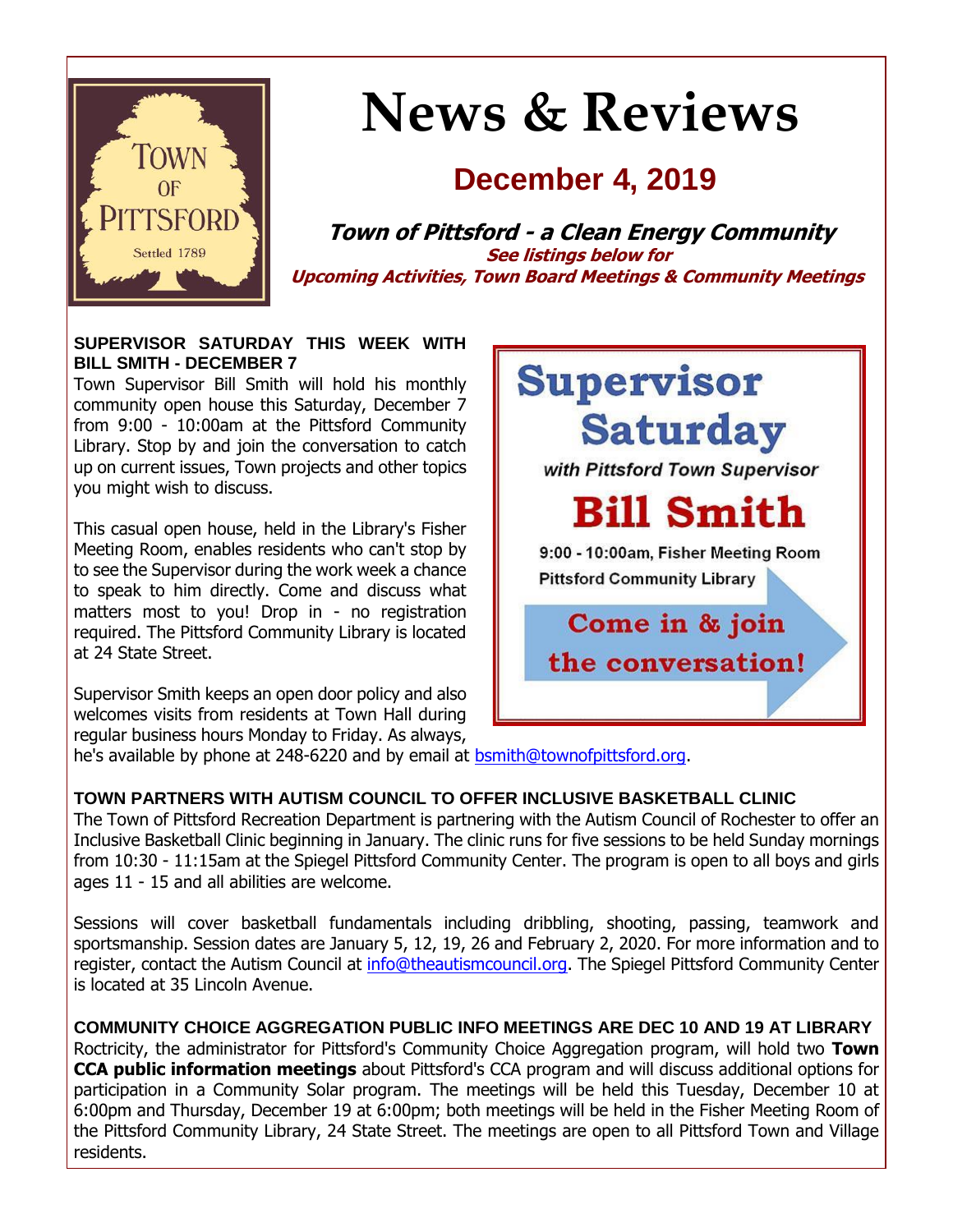Roctricity will also hold two **Pittsford Village CCA public information meetings** on Thursday, December 5 at 6:30pm and Wednesday, December 11 at 6:30pm; both will be held at Village Hall, 21 North Main Street. These meetings are also open to both Village and Town residents.

For **more information about the Town and Village public information meetings**, contact Roctricity, Pittsford's CCA administrator, at (585) 244-0244 or [info@roctricity.com.](mailto:info@roctricity.com?subject=Pittsford%20Community%20Choice%20Aggregation%20Info%20Meetings) For general information about the Town of Pittsford's CCA program, visit [www.townofpittsford.org/content/community-choice-aggregation](http://r20.rs6.net/tn.jsp?f=001ZWdoufdGccg-6R9Km_T8YiViEXXWfEKsZo7WMavN5fymKnDJaKZLldm1HGknmaeGAMtaFBgtOZbmclhIVYfcxhpdlAAa2P3gCKJ427OCeOflx_YHdnm2iGRcJGhmIZtELUDe_kUFKQUKKaAGDN17X6YwifelafgFgDWT4MQYi35UkMUJJlW5xWc4XXe4YCFctPISj7s-QbhD7JJh3NNFW2cY_d1YgGS3cnavGVX8nxudrZf1WZvc_uRm2tM1gT2EqOBY8N7TVvpJwNpT7TJHS-VSdTtMEt4pz4AVKd5ug0vhm-gNM4mMDKH-TuiW3VbUmfOaiFcVivbTA3JdN16Wp2J3EXimRTPMm2MzSdUnVFE=&c=wyJx98MRR0fIeaNOGh-D8xHYdz9-1xFpMwcJLPIo_R0zUyH_ZQ88Xw==&ch=tiegottW-m352wY89zUqQSK8AgnJ44F3gAkphMzNIUo0WgbANk-qvg==)[information.](http://r20.rs6.net/tn.jsp?f=001ZWdoufdGccg-6R9Km_T8YiViEXXWfEKsZo7WMavN5fymKnDJaKZLldm1HGknmaeGAMtaFBgtOZbmclhIVYfcxhpdlAAa2P3gCKJ427OCeOflx_YHdnm2iGRcJGhmIZtELUDe_kUFKQUKKaAGDN17X6YwifelafgFgDWT4MQYi35UkMUJJlW5xWc4XXe4YCFctPISj7s-QbhD7JJh3NNFW2cY_d1YgGS3cnavGVX8nxudrZf1WZvc_uRm2tM1gT2EqOBY8N7TVvpJwNpT7TJHS-VSdTtMEt4pz4AVKd5ug0vhm-gNM4mMDKH-TuiW3VbUmfOaiFcVivbTA3JdN16Wp2J3EXimRTPMm2MzSdUnVFE=&c=wyJx98MRR0fIeaNOGh-D8xHYdz9-1xFpMwcJLPIo_R0zUyH_ZQ88Xw==&ch=tiegottW-m352wY89zUqQSK8AgnJ44F3gAkphMzNIUo0WgbANk-qvg==)

#### **SENIORS HOLIDAY LUNCH WITH HARPIST PATTY O'CONNOR THIS TUESDAY, 12/10**

Seniors, join us for our Seniors Holiday Luncheon this Tuesday, December 10 at 12noon in the VanHuysen Community Room at the Spiegel Pittsford Community Center. We'll welcome back **harpist and Pittsford resident Patty O'Connor** for a performance of some beautiful harp music - perfect for the holiday season! Lunch will feature apple pork chops with stuffing and gravy, merry berry tossed salad, and chocolate peppermint cake for dessert. Cost is \$6.00 per person; advance registration and payment is required. For more information and to register, stop by the Senior Programs office at the Community Center or call 248- 6235.

The Town's Spiegel Pittsford Community Center is located at 35 Lincoln Avenue. To learn more about our programs, activities and services for seniors [click HERE to visit the Seniors page](http://www.townofpittsford.org/home-seniors?utm_source=eNews+12-04-19&utm_campaign=eNews+12-04-19&utm_medium=email) on the Town website, read [our Seniors program info brochure online,](http://r20.rs6.net/tn.jsp?f=001ZWdoufdGccg-6R9Km_T8YiViEXXWfEKsZo7WMavN5fymKnDJaKZLlX48sTrtHlIlzFO_FMMzrfugO5kLwGVSL_1JI4Ec7jiQA8um9kX1021fY07JYW-WCbFCQbZIVkyZEt27bPUeMk1Hux74FsO3_J3TXu2-tMwmch6r7RfofFnyUumBRbwl2S7681K0uA_c7es5bdrccXz_8X3Gjy3yx5TW0fWCwkDG0Zd5SbiXpbYkUFYiSZaL7kCy0nEAlaGD-sreqlrxYhDJuTDQ-325aLHp06CVr5UHSJnh92p0W3RU16ao6pSJULki4F_zP8LklQkunFU2RCgklpsJkf5D8s3Twu2X6E1NPCwy-JT4ESFNi4qiRRUlvQ==&c=wyJx98MRR0fIeaNOGh-D8xHYdz9-1xFpMwcJLPIo_R0zUyH_ZQ88Xw==&ch=tiegottW-m352wY89zUqQSK8AgnJ44F3gAkphMzNIUo0WgbANk-qvg==) or call our Senior Programs Office at 248-6235.

#### **CHRISTMAS IN WILLIAMSBURG - HISTORIC PITTSFORD PROGRAM AT THE LIBRARY 12/15**

Experience the Christmas traditions Historic Williamsburg at the Pittsford Community Library on Sunday, December 15 from 2:00 - 3:30pm. Hear the Fife and Drum band as they march from the Capitol to the courthouse, see the timeless charm of holiday wreaths - a 300-plus-year tradition! - and learn about the classic holiday events in this historic town. The program will be held in the Fisher Meeting Room.

Sponsored by Historic Pittsford, the program is free and open to the public; no registration required. The Pittsford Community Library is located at 24 State Street. For information about this and other upcoming Library programs, visit the Library's online program calendar or call 249-5481.

#### **PITTSFORD COMPREHENSIVE PLAN 2019 UPDATE AVAILABLE ONLINE**

After an extensive and exhaustive process, Pittsford's Comprehensive Plan Update has been completed. You can view the final documents on the Town's Comprehensive Plan web page [www.townofpittsford.org/comp\\_plan\\_info\\_page](http://r20.rs6.net/tn.jsp?f=001ZWdoufdGccg-6R9Km_T8YiViEXXWfEKsZo7WMavN5fymKnDJaKZLlSYX2D5ge1pkyCw1ZHNO7ddJufNzjuee6i4fNyqvFqMVECgjpBimi7CShEWIzqm0vc614KK1VZlrOz_zqzdHHDboIIa7mCjzrTSzbhuPZhI1Eeo-iX2ypGZJlUMSDVn2mz2QIuuOG4KKKfqgm4BxCcGTZkPeInWhWCCfExXs1VHjQpjZHVY_PUvWzVPRyPXZmAY8hQ22g6U3P1z12JXpajVtxG2adVCO_zX1-18JYWgCUjPlvsSJaZKkEMxNBmFpXNLwz4qUJDdc&c=wyJx98MRR0fIeaNOGh-D8xHYdz9-1xFpMwcJLPIo_R0zUyH_ZQ88Xw==&ch=tiegottW-m352wY89zUqQSK8AgnJ44F3gAkphMzNIUo0WgbANk-qvg==) or click the links below:

[Pittsford Town Comprehensive Plan Update 2019](http://r20.rs6.net/tn.jsp?f=001ZWdoufdGccg-6R9Km_T8YiViEXXWfEKsZo7WMavN5fymKnDJaKZLlaN-RSqoOr5AGaA8nJW7rZirnw94iPRY0UmEkp1EeSReU5U1Tf0heYLI57ggeV8ybIF9rB5lbsArihRAzwssmK7U7F9aHxbJvbL-4yIV4xZC11qFMnYDUI_UDeKISYiFt9JduJ6VfQo72TCd8AddOFWGux_f9sy6jEyYAuE8JIOddi_I2-6ECiilpeXDe4fc7rjE8XZDsF904Uk59JI7hdhjqb478LZ4kFiz_Ogs-pOx4rEWnJZCDd5FakdLb1djEngq3U5TRFPmiA67gSODBDyDLwci24oOqusDYwDm3uDaiW04hjkE4G1Dd9PtpsGCyg==&c=wyJx98MRR0fIeaNOGh-D8xHYdz9-1xFpMwcJLPIo_R0zUyH_ZQ88Xw==&ch=tiegottW-m352wY89zUqQSK8AgnJ44F3gAkphMzNIUo0WgbANk-qvg==) [Pittsford Town Comprehensive Plan Update 2019](http://r20.rs6.net/tn.jsp?f=001ZWdoufdGccg-6R9Km_T8YiViEXXWfEKsZo7WMavN5fymKnDJaKZLlaN-RSqoOr5AdLeM6b5DbYhzmxbF9Wn-7rOyuh5Wt_R4GxukP7tKbiDpqu0uMipZL_IOfoh2gZ5SysYeRqwLx2DaKtvBQPMa92aUgfUoRa4AXEqNtayHizE66uE7TT43NAuXHrtr731eY1Ps42jXsj3RcMsfDAjV4kyqeZlabTIydI_p5rbiY728yModqz8Yw-DDOfhuh-68I0dv8XAjao7i-KusPguUUKtMMWBwV48eXa-OFXSzlnvsqwF4PzDGnV8TvOOvBD7TUsDSisryCOjV4dWFBysuLOh6eTqjy2ikPW81GVc4vr3IU43NHzpcwRTFV0jGKqunVHX5pPoyqk0=&c=wyJx98MRR0fIeaNOGh-D8xHYdz9-1xFpMwcJLPIo_R0zUyH_ZQ88Xw==&ch=tiegottW-m352wY89zUqQSK8AgnJ44F3gAkphMzNIUo0WgbANk-qvg==) Appendices

Our 2019 Comprehensive Plan Update reflects work over several years by our citizens' Steering Committee and our consultant. It incorporates ideas suggested, reviewed and approved by our residents through the public engagement sessions and otherwise. A general rule of thumb calls for municipalities to revise their comprehensive plan about once every 10 years. Pittsford completed its last update in 2009.

Our thanks to all involved in finalizing this plan of such importance to Pittsford's future.

#### **HEALTHCARE MARKETPLACE INFO SESSIONS AVAILABLE AT THE LIBRARY IN DEC. & JAN; REGISTRATION REQUIRED**

Open enrollment for the New York State of Health Marketplace Affordable Care Act insurance exchange runs through January 31, 2020.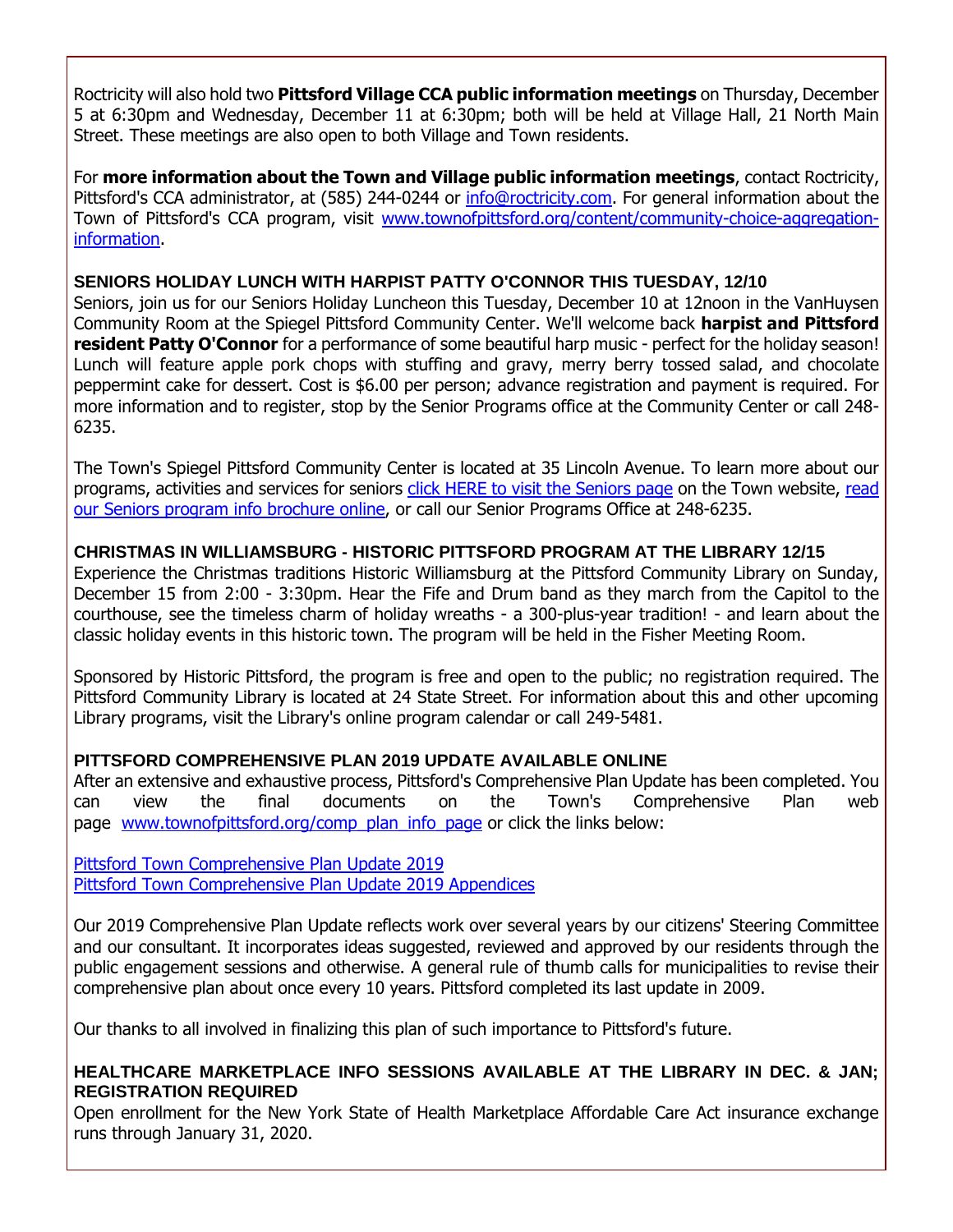For assistance in navigating through the NYS healthcare program choices, a certified application counselor will be available at the Pittsford Community Library for **one-on-one sessions** with individuals **on scheduled Thursdays in December and January. Advance registration is required**; call the Library Information Desk at 249-5481 to register for your individual one-on-one appointment. Sessions will be available 3:00 - 7:00pm. Additional information will be provided upon registration.

For information about other upcoming Library programs visit the [Library's online program calendar](http://r20.rs6.net/tn.jsp?f=001ZWdoufdGccg-6R9Km_T8YiViEXXWfEKsZo7WMavN5fymKnDJaKZLld38xMOSJpLdTXgNzSS0cggFr4obQIcUS2OCS7oekzfFUYMu94WBWweOmLw4O5bAYyNhHsh0kGMlHqJR8MtKIiqphcIHQT_TVXna2CzQW15Ikf706-AE4jn_VrdytyLA_15c1itkAivxcFahkZ9GyyE3HO1Tv_O0r2IJk-aC1oTyVUmIQvfGqulGdlhqxNhluAGpFpvVR9vWYY5f3TQOko7GOIEwB2n1WS2RhtIaJvxTd5AVAlcce7cGIsej_ZyaPc9StIEv0p804q3qbEzeuQxm9JLOp6rscnzy5Ma7woGq9xXOVSkxkW1nh-D_5nhaUzKZs0Kl16UEYGRR_T1K0IE=&c=wyJx98MRR0fIeaNOGh-D8xHYdz9-1xFpMwcJLPIo_R0zUyH_ZQ88Xw==&ch=tiegottW-m352wY89zUqQSK8AgnJ44F3gAkphMzNIUo0WgbANk-qvg==) or call 249-5481. The Pittsford Community Library is located at 24 State Street.

#### **NYS DOT MEETING ON PROPOSED RT 31/STATE STREET BRIDGE PROJECT IS DECEMBER 17**

The NY State Department of Transportation will host a public information meeting on December 17 regarding their proposed Route 31/State Street bridge rehabilitation project. The NYSDOT project includes work on the State Street bridge, paving work on Main Street and State Street, and significant pedestrian safety improvements. The open-house style meeting will be held on Tuesday, December 17 from 2:00 -5:00pm at the Pittsford Community Library, 24 State Street. Those interested in attending may arrive at any time during the meeting to review the project details, which will include the scope of work and planned traffic detours during construction. NYSDOT staff will receive public comments and answer individual questions. No formal presentation will be made during the meeting.

For further information, or to request a sign language interpreter or assistive listening system, please contact Katherine Fragale at (585) 371-9245 or [Katherine.Fragale@dot.ny.gov.](mailto:Katherine.Fragale@dot.ny.gov?subject=Info%20meeting%20re%3A%20proposed%20Route%2031%2FState%20Street%20bridge%20rehabilitation%20project)

#### **TOWN LEAF COLLECTION CONTINUES - PLEASE KEEP LEAVES OUT OF ROADWAYS**

The recent snowfall means wet and frozen leaves will take a bit more time to gather but Town leaf collection will continue. Our crews will be in your neighborhood to remove leaf piles placed at the edge of roadways - please do not place leaf piles on the shoulder of the road. Use our online [Leaf Collection App](http://r20.rs6.net/tn.jsp?f=001ZWdoufdGccg-6R9Km_T8YiViEXXWfEKsZo7WMavN5fymKnDJaKZLlVtTG19W8fnMml_9huHARluG2VUg0ZvwaxuUZp0-w5UywGDnVcm9IQ9iyVFC16G1_693jpyN68rf3u0kUp2Zy9FalhLAg_Nxn60SYgnn4SdqcpZDZrbul4AhWmiP919UuFalOJ7RApkIuAkhKsk4xpROF40rNFtTxpFPFJp48rOrsnLHORXeuVirj9Q_4sW3qVAi9eNJF0EXrAnrVx-Pz4GtIpRk9iZlAz6XOighqWxa1qwTmub3nJErQnYuwaF6gEh2H2IMeoIw&c=wyJx98MRR0fIeaNOGh-D8xHYdz9-1xFpMwcJLPIo_R0zUyH_ZQ88Xw==&ch=tiegottW-m352wY89zUqQSK8AgnJ44F3gAkphMzNIUo0WgbANk-qvg==) to see when leaf crews will be in your area. Find it, and more information, on our Leaf and Yard Debris Collection web page at [www.townofpittsford.org/home-leaf\\_collection.](http://r20.rs6.net/tn.jsp?f=001ZWdoufdGccg-6R9Km_T8YiViEXXWfEKsZo7WMavN5fymKnDJaKZLlcAQmxUc5Rdk0YbHR0CR_KstZiLrL_KFE5S_AfaZsnl0hbhP89HiUAFIEH4C4sqMkn365J_uLA4B8CrslKO_eJJI_4EcvaBb5qISJ4NutMyoMTS4bUGKr13N0EmxWOeyHKMCWzCOWgWUKlDBYRTazorAQxXXOT-S5DIvdjtvepqAtlrfO5wc5OX7pMNEi2owObGvWCjVDu6RK1uJ1QJ9UJXvEexytpdJoWWAuVFSvo454SCLp4A-f8eSz5MKliqtRI5bkVrh0R_z3WHTHJO_i9Y=&c=wyJx98MRR0fIeaNOGh-D8xHYdz9-1xFpMwcJLPIo_R0zUyH_ZQ88Xw==&ch=tiegottW-m352wY89zUqQSK8AgnJ44F3gAkphMzNIUo0WgbANk-qvg==)

Please remember: State and Town law both prohibit placing leaves and yard debris in the road and its shoulder. Please be sure to place leaf piles and yard debris (separated from leaves) at the edge of the road but not in it and not on the shoulder of the road. Leaves and debris on the shoulder can blow or be pushed into the road by snow plows and become a hazard for pedestrians, bicyclists and drivers, and can clog storm water drains, causing flooding.

#### **REMINDERS**

#### **PYS COLLECTING GIFT DONATIONS FOR PITTSFORD FAMILIES IN NEED THROUGH 12/18**

If you would like to help a family in the Pittsford community that needs a little extra support this holiday season, please consider donating to the Pittsford Youth Services (PYS) 'Giving Tree' at the Spiegel Pittsford Community Center and at the Pittsford Community Library. **The deadline for donations is Wednesday, December 18.** Your contribution will benefit families in the Pittsford community who are unable to afford basic items such as food, clothing, toiletries, and gifts for their families. A community service project of the PYS Youth Advisory Board, each tree features ornaments, each with a simple gift request such as gift cards for food, clothing, toys, and other basics to help these families enjoy the holidays. Donations are being accepted now through December 18.

Donors may take an ornament with the listed request and return it, along with the requested donation, to the Spiegel Pittsford Community Center Information Desk (35 Lincoln Avenue) or to the Pittsford Youth Services office at 4 South Main Street, Pittsford. PYS social workers will deliver the donations to the families in time for the Christmas holiday school break. The trees are located on the Spiegel Pittsford Community Center main floor and in the hallway of the Pittsford Community Library (24 State Street). If you can help make the holidays a bit brighter for our neighbors in need please consider participating.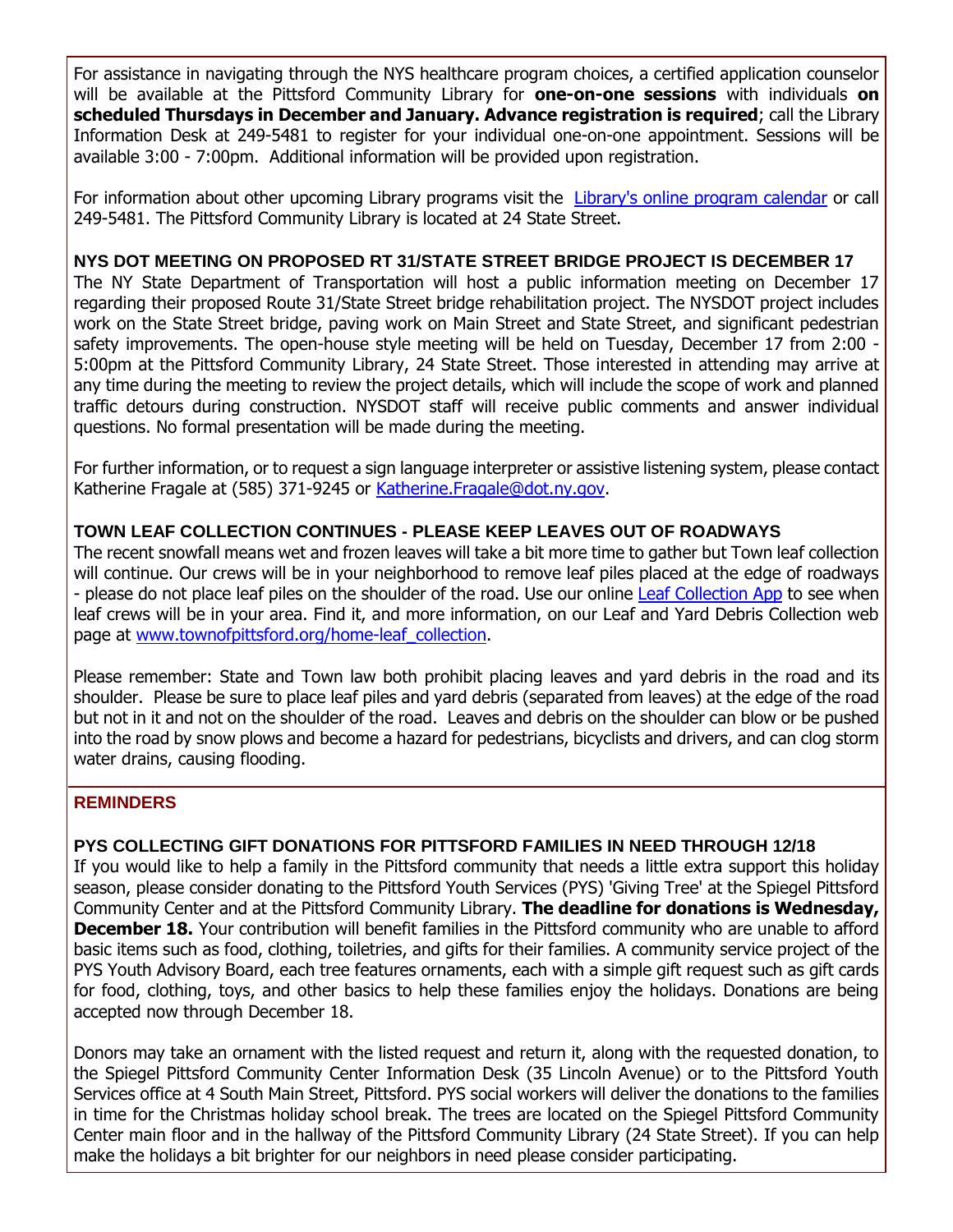Pittsford Youth Services provides counseling and social work services for our schools and the greater Pittsford community, and has been serving the families of Pittsford since 1969. If you would like more information about PYS programs and services, visit their website: [www.pittsfordyouthservices.org](http://r20.rs6.net/tn.jsp?f=001ZWdoufdGccg-6R9Km_T8YiViEXXWfEKsZo7WMavN5fymKnDJaKZLlQCVl-Vl79uxnqvOv1AQc0aGWC_9zU_UHte4ejcS3lZLRTl-eZGkmU5YIQnQw7rUsqgfTp_xw1hTLFhQu8lJWJJCWBo8crR_bRrEoBvgjmfKfmV1gWL9lrsCDqsLIo3BiuLu0U8_qeOb7DAHJfC9zWPvOv0c_ZCMatvqDlYgyRI4XzaBLm41Mk5cgfbpLFPIUFrRejPakh3d5Plk-2sAPpUvp_CqHCMXMTdkVyH8br54slVHy9O3K_xuhifmOEyLmg==&c=wyJx98MRR0fIeaNOGh-D8xHYdz9-1xFpMwcJLPIo_R0zUyH_ZQ88Xw==&ch=tiegottW-m352wY89zUqQSK8AgnJ44F3gAkphMzNIUo0WgbANk-qvg==) or email [info@pittsfordyouthservices.org.](mailto:info@pittsfordyouthservices.org?subject=PYS%20Giving%20Tree%20donation)

#### **SEASONAL PARKING RESTRICTIONS IN EFFECT THROUGH APRIL 1, 2020**

In order to facilitate snow removal, Town of Pittsford seasonal parking restrictions are in effect from November 15 (this Friday) through April 1, 2020. Parking of any vehicle on public roads - including state highways and on the shoulder of all roads - is prohibited each year from November 15 through April 1 in all areas within the Town and outside of the Village. During this time, please don't park on or along public roads outside of the Village. Please note violators may be ticketed or towed.

When the snow flies, we need roadsides clear of vehicles so our plows can get through. This is especially true in neighborhoods, where the streets are narrower. Vehicles parked along the roadside can hinder plows accessing your neighborhood. Please help us keep our streets safe and accessible!

#### **EMERGENCY CLOSINGS INFORMATION**

In the case of major weather events or other emergencies, information about facility closings and program/event cancellations will be announced on the Town's website [www.townofpittsford.org,](http://townofpittsford.org/?utm_source=eNews+12-04-19&utm_campaign=eNews+12-04-19&utm_medium=email) [Facebook](https://www.facebook.com/pages/Town-of-Pittsford/139082619464200)  [page Town of Pittsford,](https://www.facebook.com/pages/Town-of-Pittsford/139082619464200) and [Twitter feed @pittsfordtown,](http://r20.rs6.net/tn.jsp?f=001ZWdoufdGccg-6R9Km_T8YiViEXXWfEKsZo7WMavN5fymKnDJaKZLle8tzkKTFsLLpPsR9FcQElaLu_9eiHWwogNFfB2rkuSdbE576E6fGznz38gerutfs6lvqHWqe1mp5pdDIueYnhy_8uelevIXLA_QfOCUq55JMNxy4Rx3igzmGOgtARmp2Q==&c=wyJx98MRR0fIeaNOGh-D8xHYdz9-1xFpMwcJLPIo_R0zUyH_ZQ88Xw==&ch=tiegottW-m352wY89zUqQSK8AgnJ44F3gAkphMzNIUo0WgbANk-qvg==) as well as on local television and radio stations and Pittsford's [Cable TV 12 Channel 1303 government access station.](http://townofpittsford.org/home-channel12?utm_source=eNews+12-04-19&utm_campaign=eNews+12-04-19&utm_medium=email) TV-12 Channel 1303 announcements can be viewed live any time via the [TV-12 Channel 1303 page on the Town website.](http://townofpittsford.org/home-channel12?utm_source=eNews+12-04-19&utm_campaign=eNews+12-04-19&utm_medium=email)

#### **ASL INTERPRETER AT TOWN BOARD MEETINGS**

The Town of Pittsford provides an American Sign Language interpreter at every meeting of the Pittsford Town Board, to interpret for those who need this service.

#### **UPCOMING COMMUNITY ACTIVITIES IN PITTSFORD**

- **Supervisor Saturday with Bill Smith** join the conversation with Town Supervisor Bill Smith at this casual open house, topics of discussion based upon attendee interest; Saturday, 12/7, 9:00 - 10:00am, Fisher Meeting Room (first floor), Pittsford Community Library, 24 State Street
- [New Horizons Holiday Concert,](http://r20.rs6.net/tn.jsp?f=001ZWdoufdGccg-6R9Km_T8YiViEXXWfEKsZo7WMavN5fymKnDJaKZLlZJ4iodDevCANo0-21n0xFyUmYgiMDYW620lGMnlx6ehyyG3kR81HEKuqFHmkqxh27ielNcUu2sIpPCRcNEbJEWjtJx9sEZwjQQUFa0AU1KeOOt8iX3677D7HsETmE0cuYZusR_O0q6Xd6mmXsTqFEs70T8A2UxpbsYDAUJz5xBWHdsJUST6NhH-fVgHxsQdSDqcpVIz4zG-LgYOhW7fwKazCy0tkse9oDXBriu673ABL7AgbOluZmY=&c=wyJx98MRR0fIeaNOGh-D8xHYdz9-1xFpMwcJLPIo_R0zUyH_ZQ88Xw==&ch=tiegottW-m352wY89zUqQSK8AgnJ44F3gAkphMzNIUo0WgbANk-qvg==) Sunday, 12/8 at 2:00pm, University of Rochester Bloch Alumni and Advancement Center, 300 East River Road, Rochester 14627; free admission, family-friendly, handicap accessible, more info at [www.rocnewhorizons.org;](http://www.rocnewhorizons.org/) more info at [www.rocnewhorizons.org](http://r20.rs6.net/tn.jsp?f=001ZWdoufdGccg-6R9Km_T8YiViEXXWfEKsZo7WMavN5fymKnDJaKZLlZJ4iodDevCANo0-21n0xFyUmYgiMDYW620lGMnlx6ehyyG3kR81HEKuqFHmkqxh27ielNcUu2sIpPCRcNEbJEWjtJx9sEZwjQQUFa0AU1KeOOt8iX3677D7HsETmE0cuYZusR_O0q6Xd6mmXsTqFEs70T8A2UxpbsYDAUJz5xBWHdsJUST6NhH-fVgHxsQdSDqcpVIz4zG-LgYOhW7fwKazCy0tkse9oDXBriu673ABL7AgbOluZmY=&c=wyJx98MRR0fIeaNOGh-D8xHYdz9-1xFpMwcJLPIo_R0zUyH_ZQ88Xw==&ch=tiegottW-m352wY89zUqQSK8AgnJ44F3gAkphMzNIUo0WgbANk-qvg==)
- [United Church of Pittsford Rise & Shine Community Breakfast,](http://r20.rs6.net/tn.jsp?f=001ZWdoufdGccg-6R9Km_T8YiViEXXWfEKsZo7WMavN5fymKnDJaKZLlYzPOqyYZTJt2aO6e_85C5ngLFef2Wb1jgRnwbPd5NMMfkUp8NTRrQ-fyTxPI6NSZmaE_EZDDAEqzeeP9_r4EcwNbDa7maLoZp7ImLt02rMWyZpmHAZt9tGFeLrbWDxsl7aDVW7szKzrU_ATJjLFxR3X7eof09dRGuJDvJva7q_zYvceqpvocG6hOUhTARx7gHhG9ywVonqxjP9_BWdRpmDmE18zp3IpEiwMIITYcZTKemcGVDkLRA4=&c=wyJx98MRR0fIeaNOGh-D8xHYdz9-1xFpMwcJLPIo_R0zUyH_ZQ88Xw==&ch=tiegottW-m352wY89zUqQSK8AgnJ44F3gAkphMzNIUo0WgbANk-qvg==) Saturday, 12/14, 8:00-10:00am, United Church of Pittsford, 123 South Main Street at Sunset Boulevard; all are welcome, breakfast is \$5.00 per person and includes pancakes served with maple syrup, whipped cream and blueberry topping, sausage links, scrambled eggs, coffee, tea, and juice; proceeds to benefit the Flower City Work Camp. The breakfast is held the second Saturday of each month from October through June, benefiting a different charity each time. More info 586-6870 or email [ucpittsford@gmail.com](mailto:ucpittsford@gmail.com?subject=Rise%20and%20Shine%20Pancake%20Breakfast)
- [Pittsford Youth Services Giving Tree,](http://r20.rs6.net/tn.jsp?f=001ZWdoufdGccg-6R9Km_T8YiViEXXWfEKsZo7WMavN5fymKnDJaKZLlQTyJV_ssPJ_sF6JTpdLqvUN-LB3GhDd979zIW8-DK001yd35NFi253SLsO4oKmpnzV16sOyaxndb5c9m2nes3q-uzLWDMhcRR5j-JVT87emX6lhDIdDk0mN0e_nVLmNw62GMj8ucYRKZgTYAZD0h4RTRC_79hsKB-9xyWp7k4zBJwejKNqcb1n9VJGwwvxT3tJaQcs9t-54MKboWionjF82f_mzZcKxeBKy7pY3Js8vZmhUjF9Wo9w=&c=wyJx98MRR0fIeaNOGh-D8xHYdz9-1xFpMwcJLPIo_R0zUyH_ZQ88Xw==&ch=tiegottW-m352wY89zUqQSK8AgnJ44F3gAkphMzNIUo0WgbANk-qvg==) through 12/18 at the Spiegel Pittsford Community Center (35 Lincoln Avenue) and the Pittsford Community Library (24 State Street); take an ornament with a gift request and return it to the Community Center or the PYS Office at 4 South Main Street with the requested donation. Donations benefit families in the Pittsford community who are unable to afford basic items such as food, clothing and gifts for their families.
- [Rainbow Classic Mendon vs. Sutherland Basketball Games,](http://r20.rs6.net/tn.jsp?f=001ZWdoufdGccg-6R9Km_T8YiViEXXWfEKsZo7WMavN5fymKnDJaKZLlX48sTrtHlIl856QTY_rCvFDFmkBdTQcKbW3iM0SY8iLDNm9yd0FRqw29QWWzxQFzLiV549lQ4niWnMekP9IlIpXVmwSX6FgF0EtYhggObipcT2Xept2jXLLLXixLPj7jHRdR7j0jdsBWiO52cO-ZpV-9WkZAqju7p0cHz4BZ--Q305k7qaJBHbKuuNLo1LR2rd7rp_w_q-4yodQ9smL_A4WvV9CJZ-xSbMQ9emQBndjQSiXlKnoVajKgtl9rRr9sTjXQ7CK-L6q&c=wyJx98MRR0fIeaNOGh-D8xHYdz9-1xFpMwcJLPIo_R0zUyH_ZQ88Xw==&ch=tiegottW-m352wY89zUqQSK8AgnJ44F3gAkphMzNIUo0WgbANk-qvg==) Friday, 12/20, University of Rochester Palestra; Varsity Girls game at 6:00pm, Varsity Boys game at 8:00pm; tickets are advance-sale only, visit the Pittsford Central School District [Rainbow Classic web page](http://r20.rs6.net/tn.jsp?f=001ZWdoufdGccg-6R9Km_T8YiViEXXWfEKsZo7WMavN5fymKnDJaKZLlX48sTrtHlIl856QTY_rCvFDFmkBdTQcKbW3iM0SY8iLDNm9yd0FRqw29QWWzxQFzLiV549lQ4niWnMekP9IlIpXVmwSX6FgF0EtYhggObipcT2Xept2jXLLLXixLPj7jHRdR7j0jdsBWiO52cO-ZpV-9WkZAqju7p0cHz4BZ--Q305k7qaJBHbKuuNLo1LR2rd7rp_w_q-4yodQ9smL_A4WvV9CJZ-xSbMQ9emQBndjQSiXlKnoVajKgtl9rRr9sTjXQ7CK-L6q&c=wyJx98MRR0fIeaNOGh-D8xHYdz9-1xFpMwcJLPIo_R0zUyH_ZQ88Xw==&ch=tiegottW-m352wY89zUqQSK8AgnJ44F3gAkphMzNIUo0WgbANk-qvg==) for more information. All proceeds to support Golisano Children's Hospital.
- **Pittsford Ballet Excerpts from the Nutcracker**, a Pittsford Recreation program, Saturday, December 21, performances at 1:00 and 7:00pm, Calkins Road Middle School (1899 Calkins